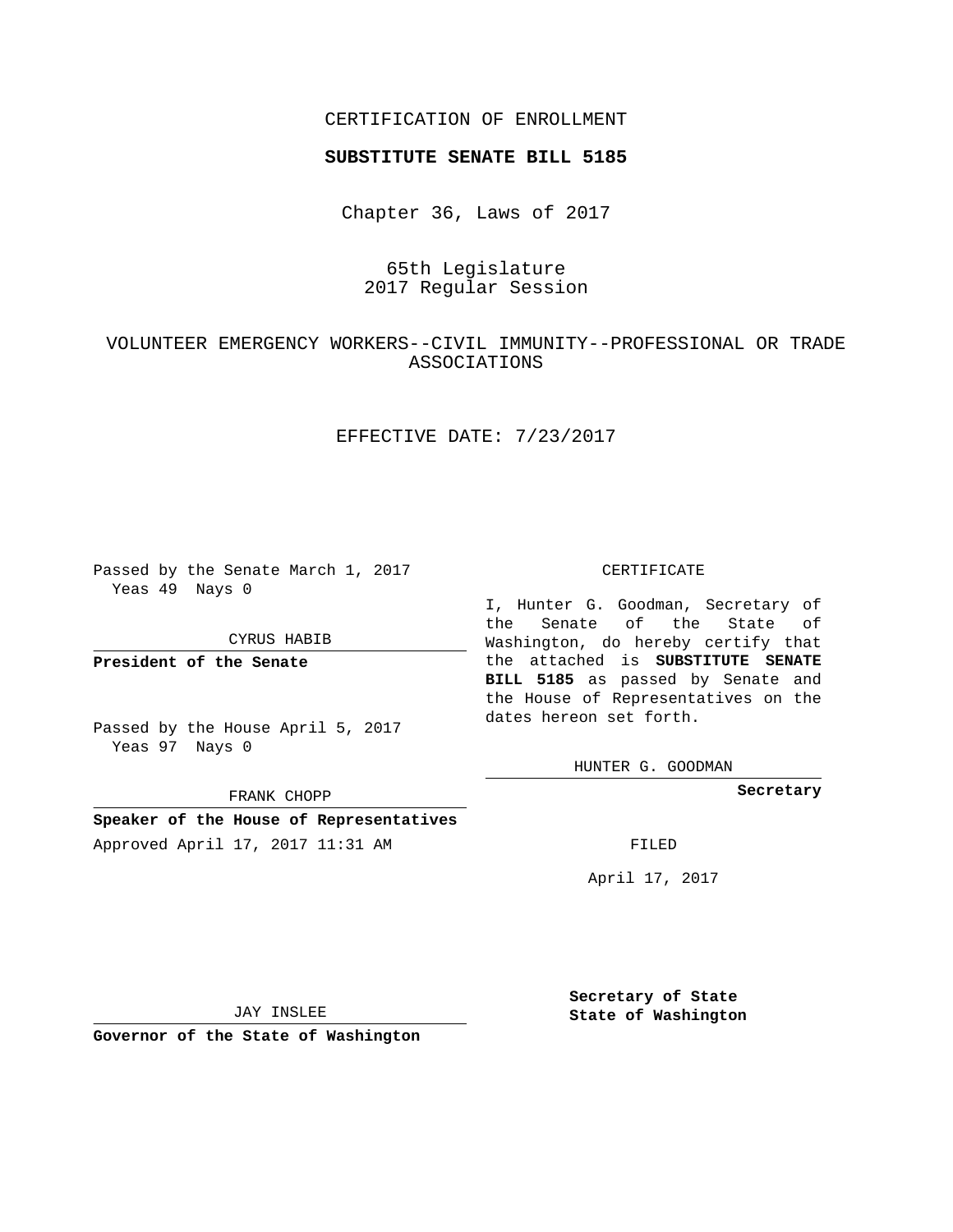### **SUBSTITUTE SENATE BILL 5185**

Passed Legislature - 2017 Regular Session

**State of Washington 65th Legislature 2017 Regular Session**

**By** Senate State Government (originally sponsored by Senators Wilson, Mullet, and Palumbo)

READ FIRST TIME 02/09/17.

 AN ACT Relating to immunity from liability for professional or trade associations providing emergency response volunteers; and 3 amending RCW 38.52.180.

BE IT ENACTED BY THE LEGISLATURE OF THE STATE OF WASHINGTON:

 **Sec. 1.** RCW 38.52.180 and 2016 c 84 s 1 are each amended to read as follows:6

 (1) There shall be no liability on the part of anyone including any person, partnership, corporation, the state of Washington or any political subdivision thereof who owns or maintains any building or premises which have been designated by a local organization for emergency management as a shelter from destructive operations or attacks by enemies of the United States for any injuries sustained by any person while in or upon said building or premises, as a result of the condition of said building or premises or as a result of any act or omission, or in any way arising from the designation of such premises as a shelter, when such person has entered or gone upon or into said building or premises for the purpose of seeking refuge therein during destructive operations or attacks by enemies of the United States or during tests ordered by lawful authority, except for an act of willful negligence by such owner or occupant or his or her 21 servants, agents, or employees.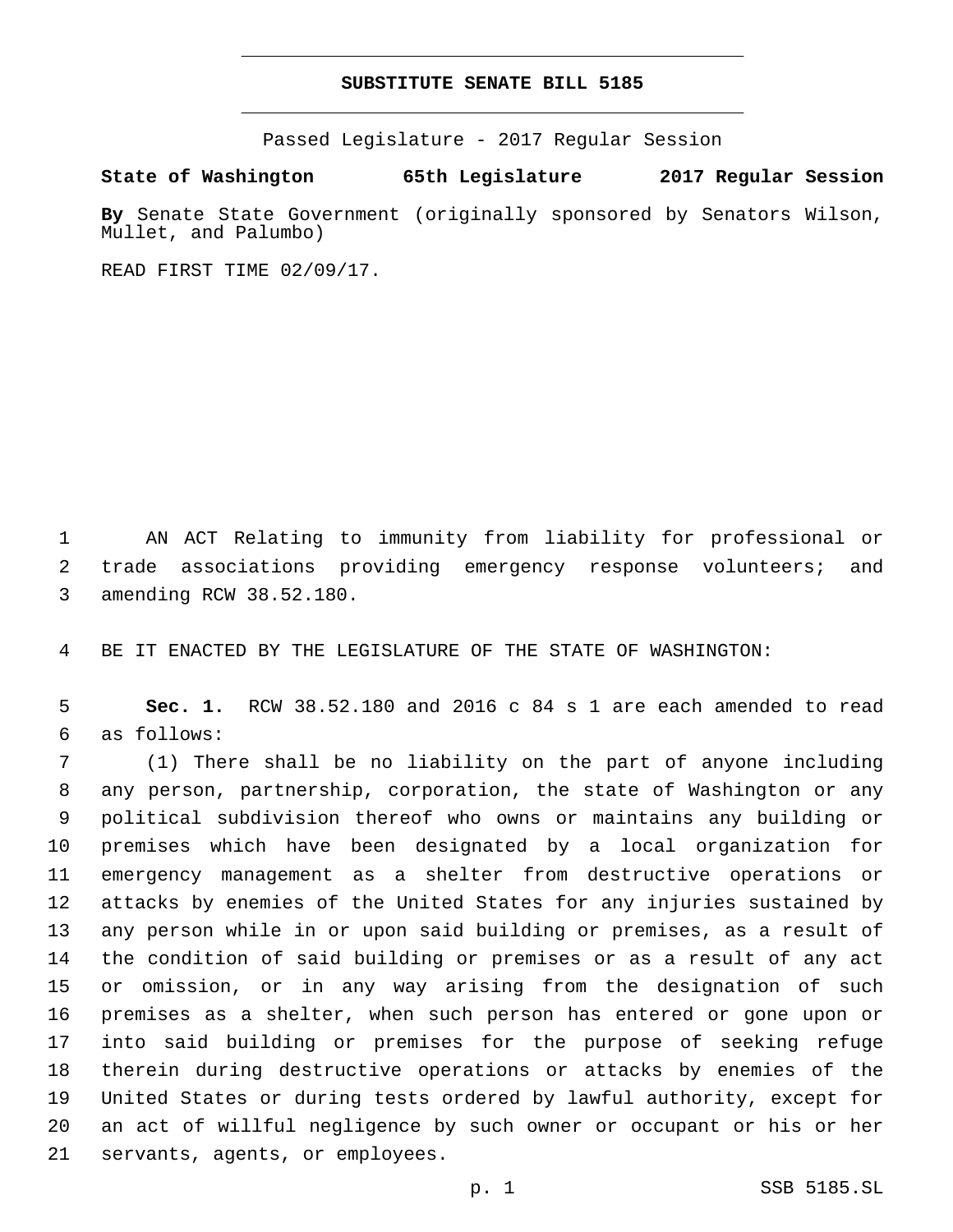(2) All legal liability for damage to property or injury or death to persons (except an emergency worker, regularly enrolled and acting as such), caused by acts done or attempted during or while traveling to or from an emergency or disaster, search and rescue, or training or exercise authorized by the department in preparation for an emergency or disaster or search and rescue, under the color of this chapter in a bona fide attempt to comply therewith, except as provided in subsections (3), (4), and (5) of this section regarding covered volunteer emergency workers, shall be the obligation of the state of Washington. Suits may be instituted and maintained against the state for the enforcement of such liability, or for the indemnification of persons appointed and regularly enrolled as emergency workers while actually engaged in emergency management duties, or as members of any agency of the state or political subdivision thereof engaged in emergency management activity, or their dependents, for damage done to their private property, or for any judgment against them for acts done in good faith in compliance with this chapter: PROVIDED, That the foregoing shall not be construed to result in indemnification in any case of willful misconduct, gross negligence, or bad faith on the part of any agent of emergency management: PROVIDED, That should the United States or any agency thereof, in accordance with any federal statute, rule, or regulation, provide for the payment of damages to property and/or for death or injury as provided for in this section, then and in that event there shall be no liability or obligation whatsoever upon the part of the state of Washington for any such damage, death, or injury for which the United States government assumes liability.

 (3) No act or omission by a covered volunteer emergency worker while engaged in a covered activity shall impose any liability for civil damages resulting from such an act or omission upon:

(a) The covered volunteer emergency worker;

 (b) The supervisor or supervisors of the covered volunteer 33 emergency worker;

(c) Any facility or their officers or employees;

(d) The employer of the covered volunteer emergency worker;

 (e) The owner of the property or vehicle where the act or omission may have occurred during the covered activity;

 (f) Any local organization that registered the covered volunteer 39 emergency worker; ((and))

(g) The state or any state or local governmental entity; and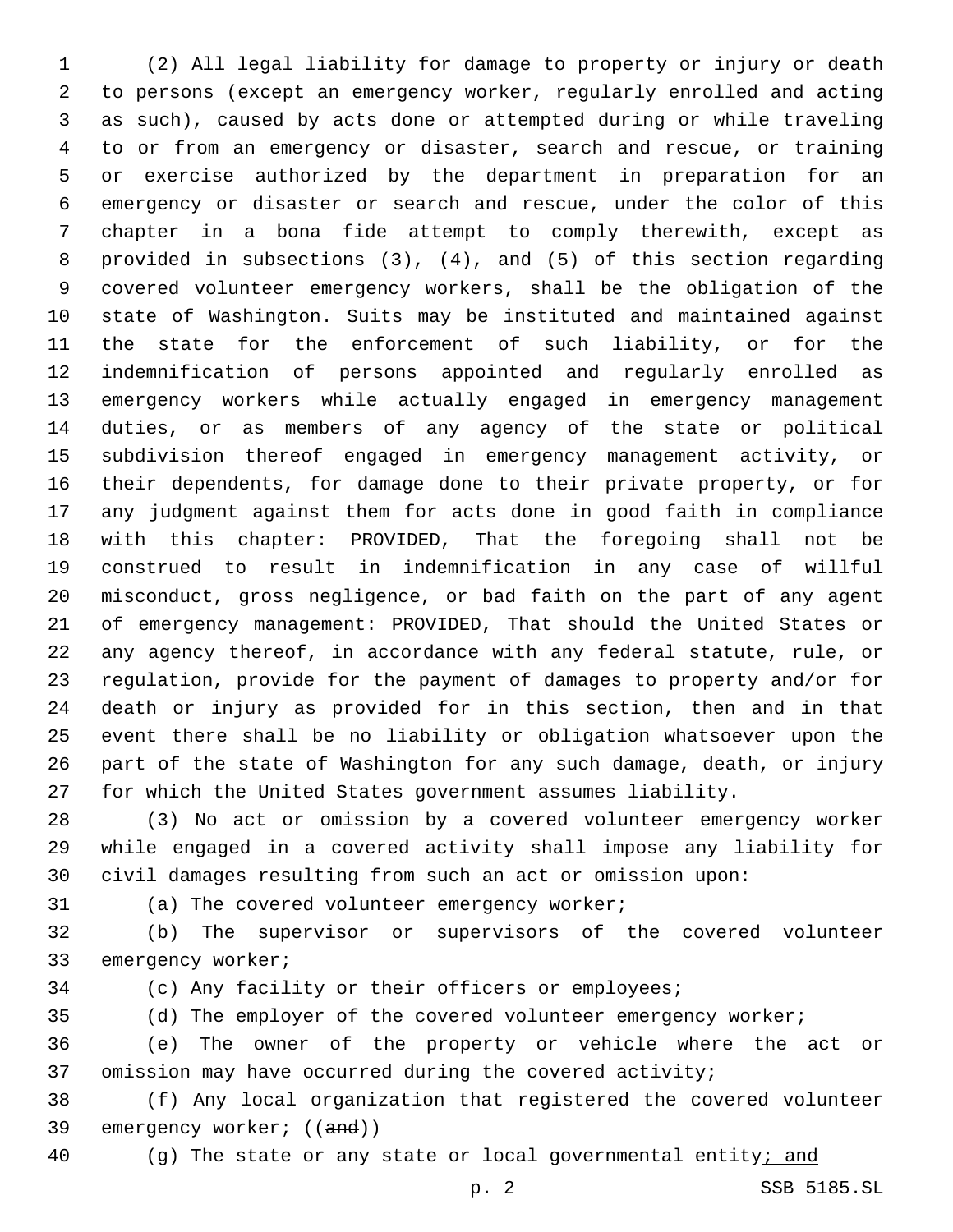(h) Any professional or trade association of covered volunteer 2 emergency workers.

 (4) The immunity in subsection (3) of this section applies only when the covered volunteer emergency worker was engaged in a covered 5 activity:

(a) Within the scope of his or her assigned duties;

 (b) Under the direction of a local emergency management organization or the department, or a local law enforcement agency for 9 search and rescue; and

 (c) The act or omission does not constitute gross negligence or 11 willful or wanton misconduct.

12 (5) For purposes of this section:

 (a) "Covered volunteer emergency worker" means an emergency worker as defined in RCW 38.52.010 who (i) is not receiving or expecting compensation as an emergency worker from the state or local government, or (ii) is not a state or local government employee 17 unless on leave without pay status.

18 (b) "Covered activity" means:

 (i) Providing assistance or transportation authorized by the department during an emergency or disaster or search and rescue as defined in RCW 38.52.010, whether such assistance or transportation is provided at the scene of the emergency or disaster or search and rescue, at an alternative care site, at a hospital, or while in route 24 to or from such sites or between sites; or

 (ii) Participating in training or exercise authorized by the department in preparation for an emergency or disaster or search and 27 rescue.

 (6) Any requirement for a license to practice any professional, mechanical, or other skill shall not apply to any authorized emergency worker who shall, in the course of performing his or her duties as such, practice such professional, mechanical, or other skill during an emergency described in this chapter.

 (7) The provisions of this section shall not affect the right of any person to receive benefits to which he or she would otherwise be entitled under this chapter, or under the workers' compensation law, or under any pension or retirement law, nor the right of any such person to receive any benefits or compensation under any act of congress.38

 (8) Any act or omission by a covered volunteer emergency worker while engaged in a covered activity using an off-road vehicle,